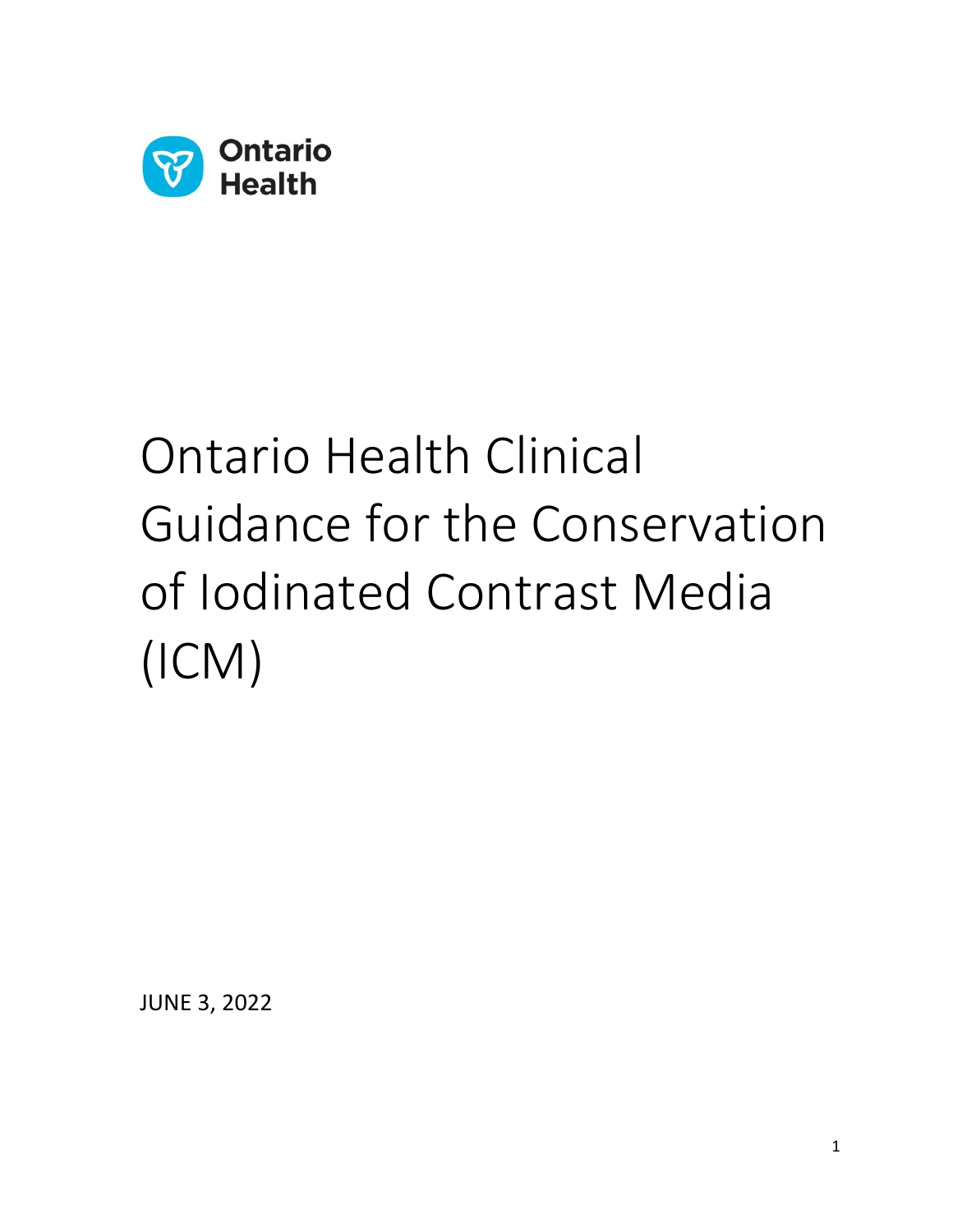# Table of Contents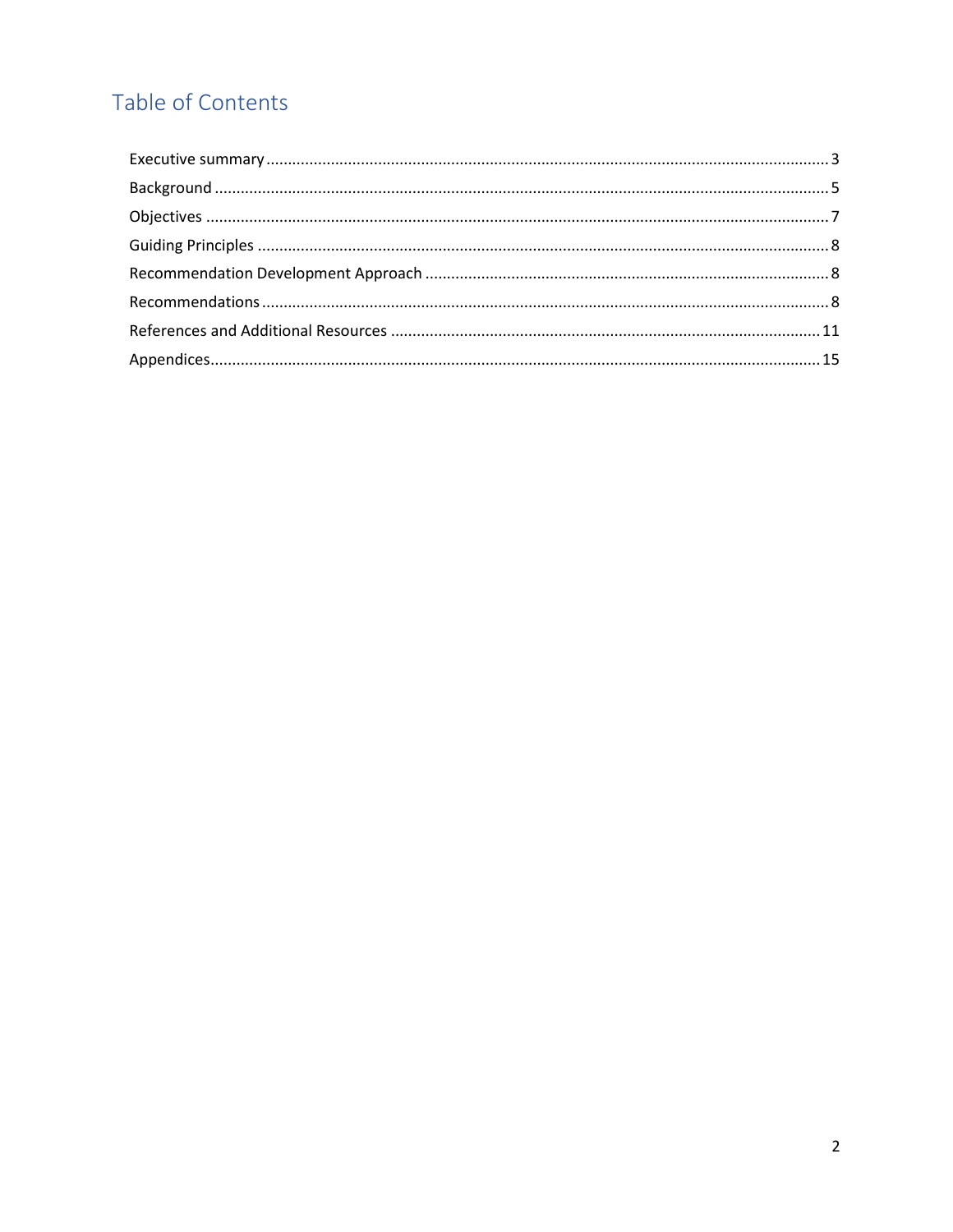## <span id="page-2-0"></span>Executive summary

Iodinated contrast media (ICM) are used in some imaging applications, including computed tomography (CT) and angiography, to help delineate areas of interest, help a radiologist's ability to assess disease, and/or help guide therapeutic interventions by interventional radiologists, cardiologists, and other proceduralists.

Acute COVID-related impacts to both manufacturing and supply chain logistics have led to global shortages of ICM. There are three suppliers of ICM in Ontario, GE Healthcare, Bayer and Bracco. The shortage pertains to the major supplier of ICM in Ontario, GE Healthcare. However, it is unlikely that other suppliers will be able to mitigate the shortage. Initially signalled to healthcare providers in May 2022, the situation is highly dynamic and timelines for complete resolution are currently unknown.

Decision-making should consider the interdependence of our health care system, and how changes in one part of the care continuum may impact others. It is anticipated that some regions and institutions will be better positioned to deal with the shortage due to differences in procurement and warehousing. Asymmetry in ICM availability across the health system signals a need for urgent planning and ongoing collaboration to ensure equitable access for all Ontario patients.

Ontario Health convened a Provincial Clinical Advisory Panel to guide clinical decision-making during this global ICM shortage and to advise during the development of this document: *"Ontario Health Clinical Guidance for the Conservation of Iodinated Contrast Media (ICM)."*

#### **Immediate Action**

Immediate action is required across all system partners to preserve ICM supply and protect the patients who most urgently need care. Recognizing there will be local considerations and that opportunities to conserve ICM will vary across institutions, this document provides a comprehensive set of strategies that can be employed.

#### **Institutions should aim to reduce ICM consumption by 50% from baseline levels, regardless of vendor.**

Based on distribution levels, many sites impacted early by shortages have already successfully implemented a 30-60% reduction in ICM utilization, without appreciable reduction in diagnostic image quality. Institutions should enact as many of the strategies in this document as possible, but the following conservation tactics have been highlighted as having the largest impacts:

- 1. **Implement ICM dose reduction for all exams and procedures where diagnostic quality will not be adversely affected.** In consultation with all relevant stakeholders, use an iterative process to titrate a reduction in ICM volume by 5-10% and ensure diagnostic quality is maintained.
- 2. **Expand the use of non-contrast enhanced scans.** All decisions regarding the protocoling of exams as contrast vs. non-contrast should be made based on clinical indication, and in consultation with all relevant disciplines.
- 3. **Consider contrast injection protocols with ICM doses tailored to patient body weight.**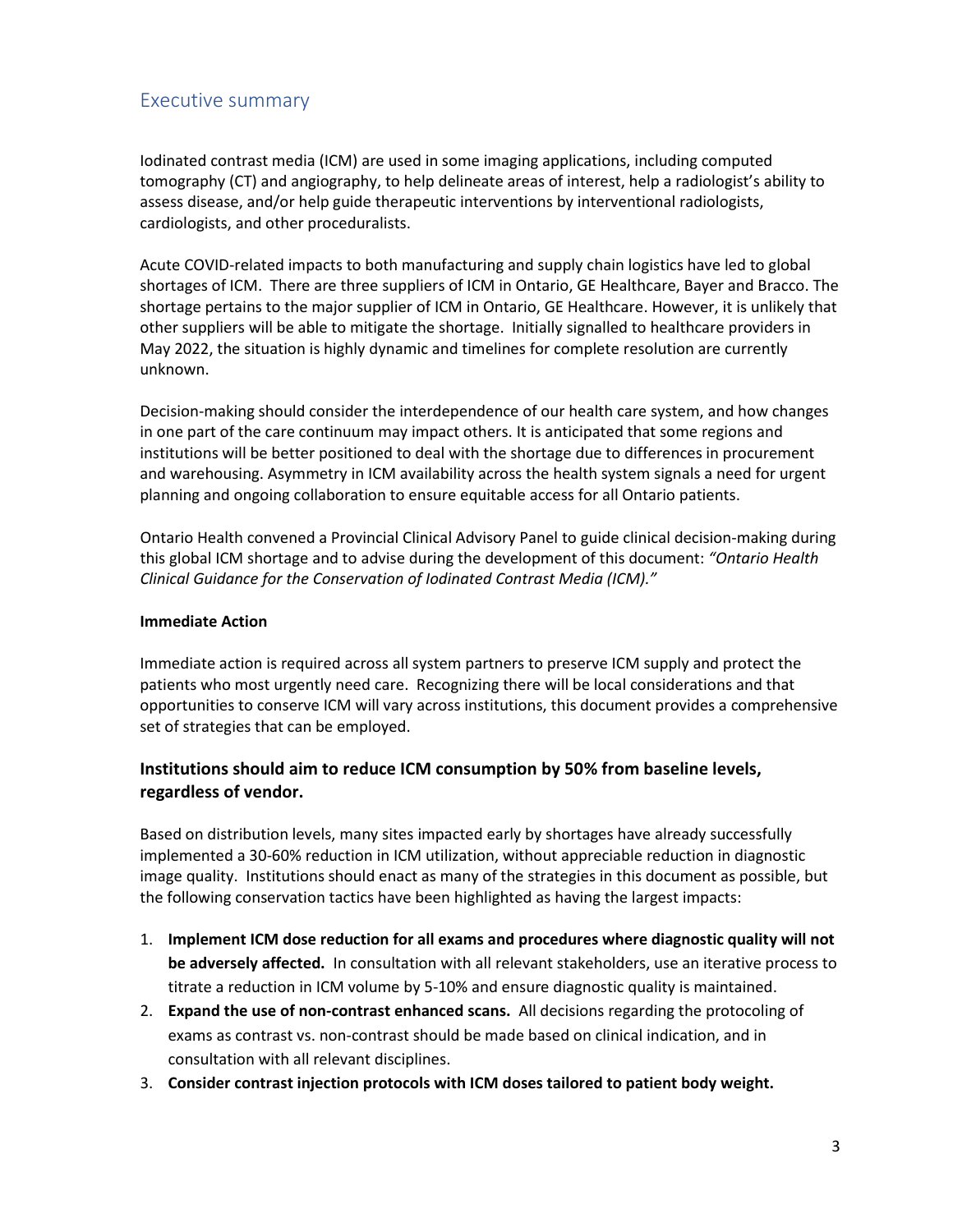- 4. **Implement measures to minimize ICM wastage.** E.g., work with infection control/pharmacy for opportunities to support multi-use delivery.
- 5. **Optimize technical parameters for image acquisition.** E.g., lowering tube voltage, protocol optimization.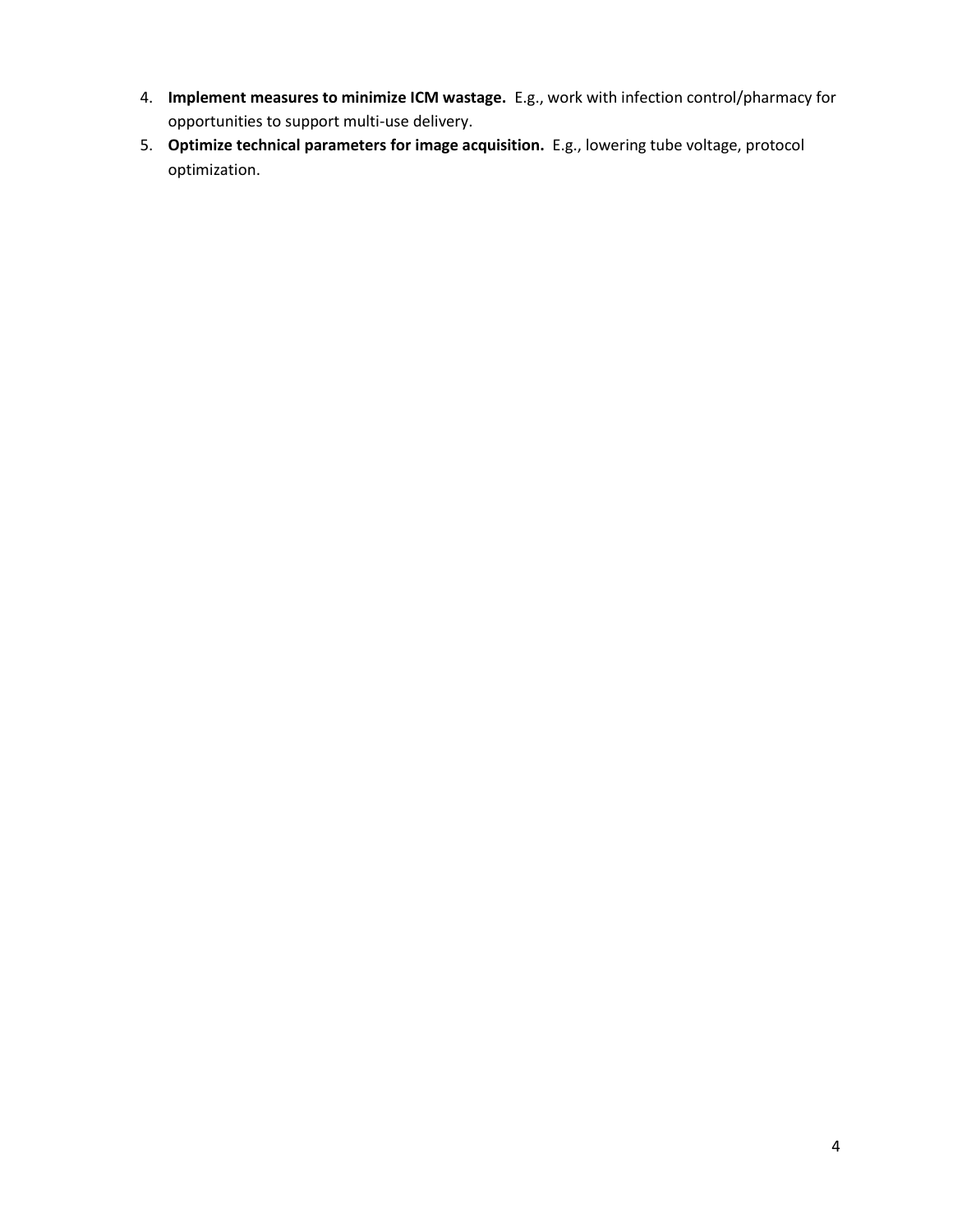# <span id="page-4-0"></span>Background

#### **Issue**

Iodinated contrast media (ICM) are used to facilitate a variety of medical imaging examinations and interventional procedures. In Ontario there are three suppliers of ICM, GE Healthcare, Bayer, Bracco, with GE Healthcare having majority of market share across Canada (source: GE Healthcare, Canada correspondence).

Global shortages of GE Healthcare ICM products were signalled to healthcare providers in May 2022 due to COVID-related lockdowns impacting the main manufacturing site in Shanghai, China. Furthermore, supply chain issues associated with the lockdown have created delays in distribution and transportation. The other GE Healthcare facility producing ICM is in Ireland but has already expanded production to operate at maximum capacity.

GE Healthcare is providing updated information regarding delivery timelines and production levels (please refer to th[e GE Healthcare](https://www.ge.com/news/press-releases/ge-healthcare-update-on-iodinated-contrast-media) and [Health Canada Drug Shortage](https://www.drugshortagescanada.ca/drugsearch?term=Omnipaque&ingredient=&atc_code=&atc_descriptor=&_token=NVg_6nO_PkOEitChRiJi9sU1-INdIE1Rp4YRGp_X2Es) webpages). Timelines to return to initial supply levels in Ontario will likely extend well beyond when full production resumes.

#### **Iodinated contrast media in clinical care**

Imaging and interventions using ICM have applications across multiple specialties and areas of patient care. Table 1 provides a cross-section of clinical areas, examinations and procedures that use ICM and will be impacted by ICM shortages. In Ontario, the majority of these clinical activities occur in hospitals but there are a small number of independent health facilities who also provide these services.

**Table 1.** Key clinical program areas where iodinated contrast media is used (sample list, not intended to be fully comprehensive of all applications)

| Program                    | Imaging | <b>Fluoroscopy</b> | Interventional    |
|----------------------------|---------|--------------------|-------------------|
|                            |         |                    | <b>Procedures</b> |
| Radiology                  | ⊠       | ⊠                  | $\boxtimes$       |
| Cardiology                 | ⊠       |                    | ⊠                 |
| Neurology                  | ⊠       |                    | ⊠                 |
| Neurosurgery               | ⊠       |                    | ⊠                 |
| Vascular                   | ⊠       |                    | ⊠                 |
| Gastrointestinal           |         |                    | X                 |
| Urology                    | ⊠       | ⊠                  |                   |
| <b>General Surgery</b>     | ⊠       | ⊠                  |                   |
| Oncology                   | ⊠       |                    |                   |
| <b>Oncology: Radiation</b> | ⊠       |                    |                   |
| <b>Treatment Planning</b>  |         |                    |                   |
| Emergency                  | ⊠       | ⊠                  |                   |
| Department                 |         |                    |                   |
| Research                   | ⊠       |                    |                   |

There are several decision points as a patient receives care that a) inform the need for contrast, and b) provide opportunities to optimize ICM use. The medical imaging example in Figure 1 provides a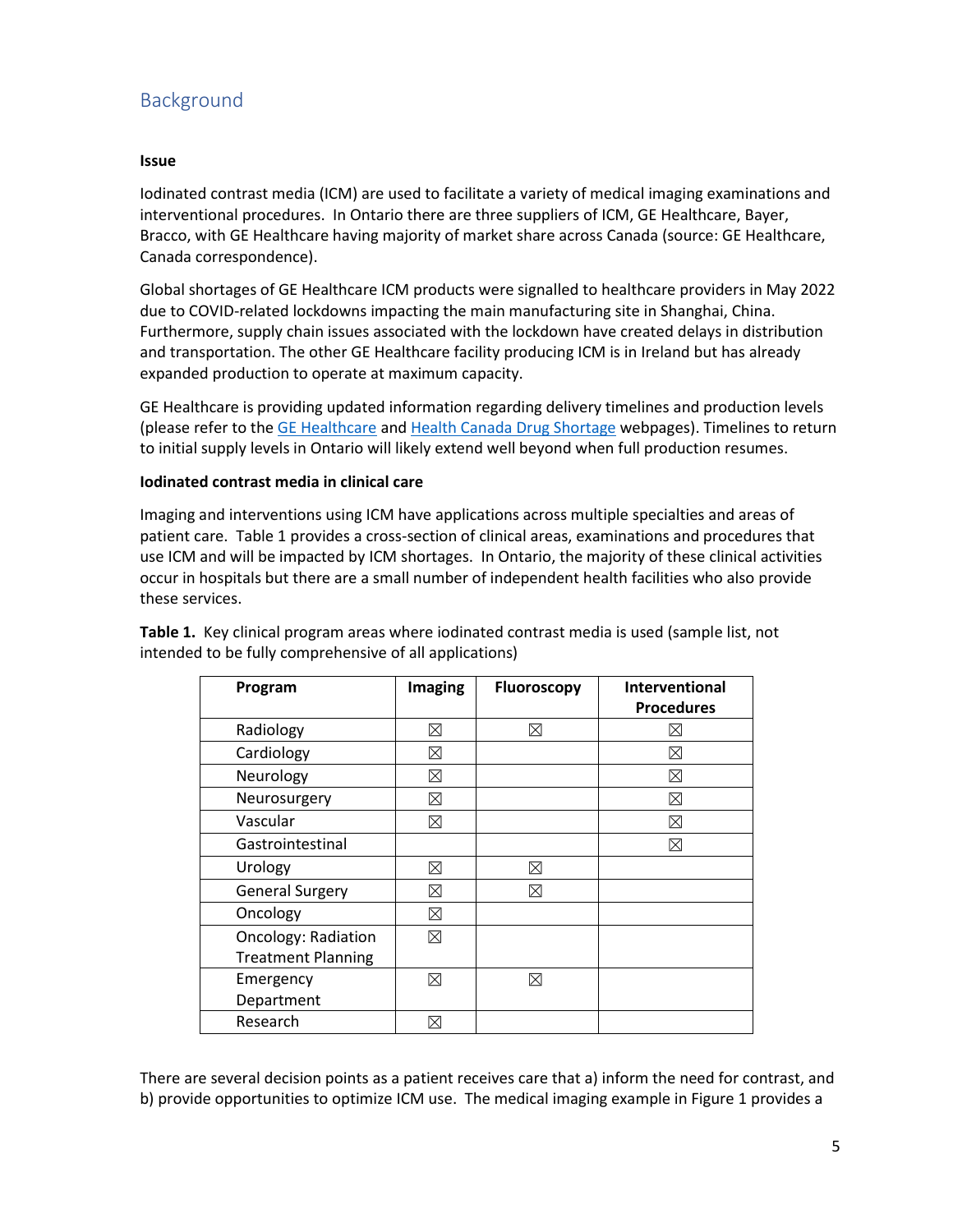framework to think through each step; similar concepts can be employed beyond medical imaging, and regardless of route of contrast administration (e.g., oral, intravenous, intra-arterial, enteric).

At a fundamental level, a patient presents with a clinical problem, and the subsequent imaging or intervention must be appropriate for the patient's situation and deliver high-quality care.



**Figure. 1**. Patient journey and contrast decision points.

There is a lack of system-level information regarding contrast utilization and inventory. However, administrative data available for CT scanning – a dominant user of ICM – provides a conservative estimate of the number of exams in Ontario that may be impacted (Table 2), with just over 1,000,000 contrast-enhanced CT scans performed in the fiscal year 2021/22 (April 1, 2021 – March 31, 2022). The overall number and percentage of these exams performed with ICM continues to increase year over year, with the exception of during peak COVID impacts in fiscal year 2020/21.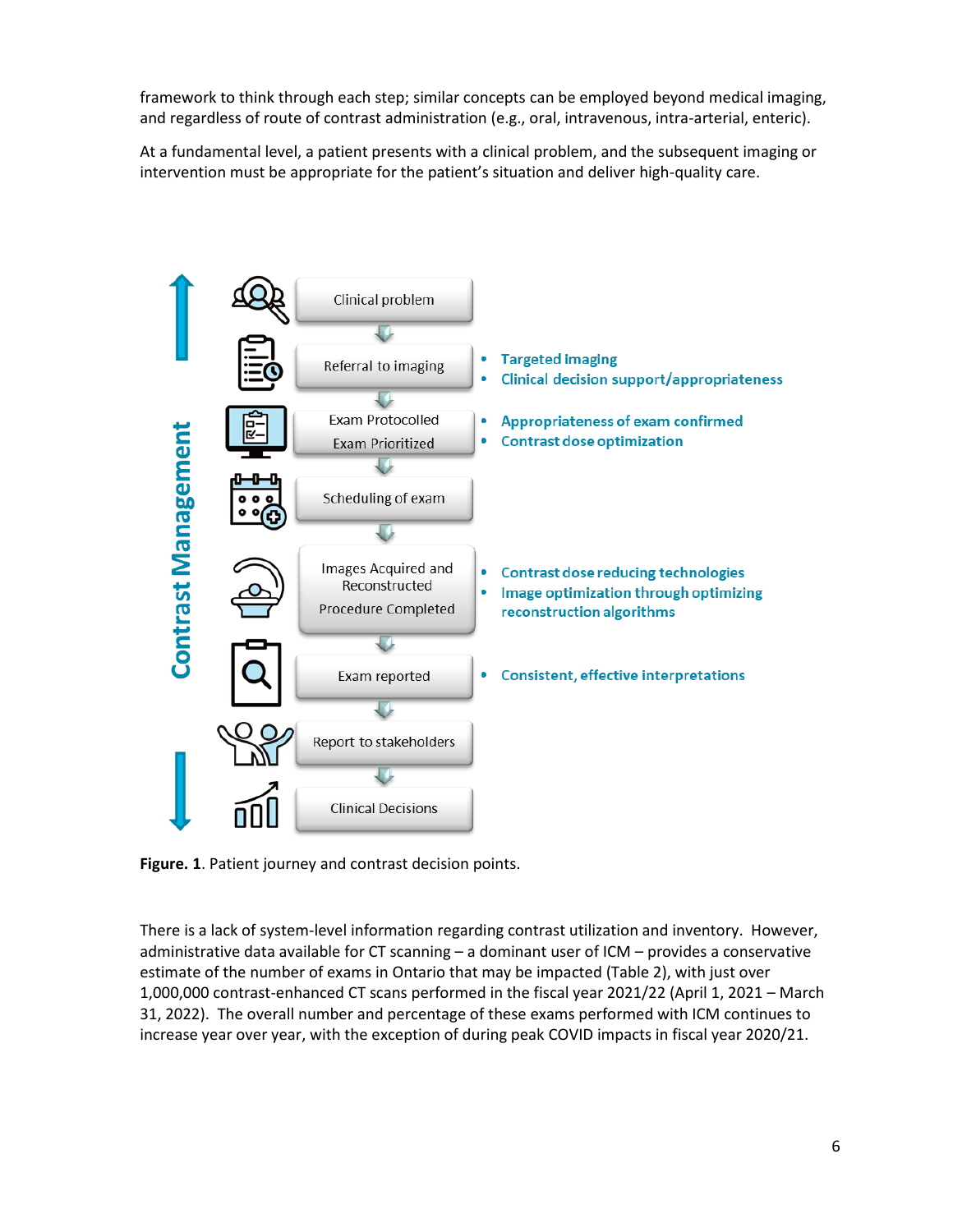**Table 2.** Number of CT scans performed, total and with ICM contrast, by fiscal year 2018/19 – 2021/22.

| <b>Fiscal Year</b> | <b>CT performed with</b><br>ICM (number) | <b>Total CT performed</b><br>(number) | % CT exams<br>performed with<br><b>ICM</b> |
|--------------------|------------------------------------------|---------------------------------------|--------------------------------------------|
| FY2018/19          | 846,395                                  | 1,697,996                             | 49.8%                                      |
| FY2019/20          | 902,231                                  | 1,763,775                             | 51.2%                                      |
| FY2020/21          | 918,203                                  | 1,706,871                             | 53.8%                                      |
| FY2021/22          | 1,049,104                                | 1,936,650                             | 54.2%                                      |

Data prepared by: Ontario Health, Health System Performance and Support, Diagnostic Imaging Information Program.

Data source: Ontario Health Insurance Program billing data

System visibility into ICM utilization over the longer term will require approaches to address this information gap and will be helpful both during times of shortage but also as part of understanding quality healthcare utilization. In the short term, institutions will need to actively monitor and manage inventory, with processes in place to support regional and provincial views to inventory.

# <span id="page-6-0"></span>**Objectives**

With advice from the Provincial Clinical Advisory Panel, this document provides provincial, regional, organizational, and provider-level guidance to:

- Develop and implement a conservation strategy that focuses on effective management of existing supplies
- Communicate and collaborate with internal and external stakeholders

**This document does not focus on the deferral of patients for whom there are evidence-informed indications for ICM-based imaging.** If the shortage escalates to a critical level, a supplemental document with a prioritization framework for deferring patients will be developed with the Provincial Clinical Advisory Panel.

Although this guidance has been developed through this period of ICM shortage, many of these recommendations can be applied moving forward as part of providing effective patient care with strategies to support the sustainable, effective use of contrast media.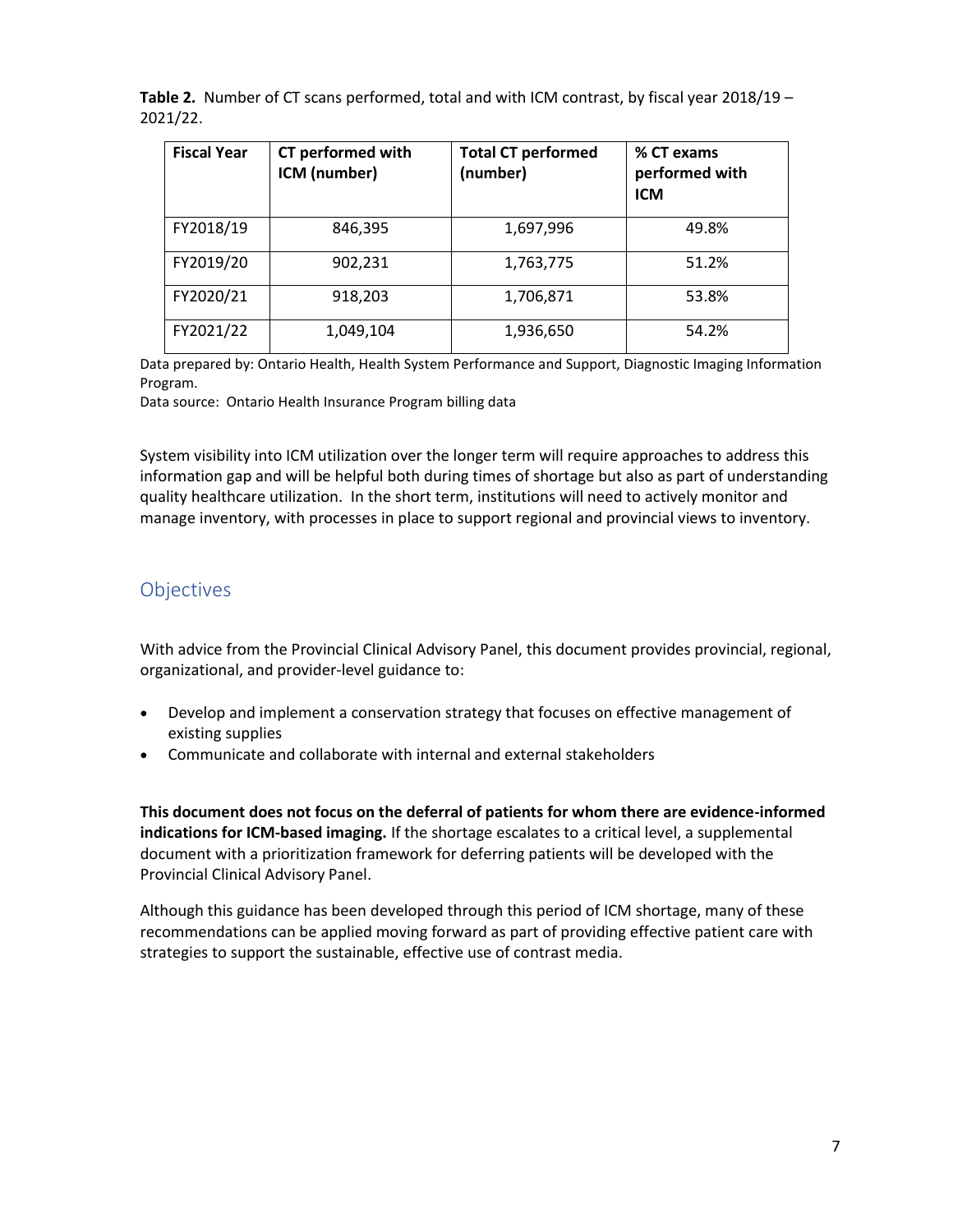# <span id="page-7-0"></span>Guiding Principles

The Provincial Clinical Advisory Panel recommendations are from the perspective of ensuring safe, effective patient care during ICM shortage and beyond, without compromising clinical quality, and taking a vendor agnostic approach to conserve provincial ICM supply.

The Panel followed these guiding principles:

- providing equitable access,
- prioritizing patients according to clinical urgency,
- using a disease-agnostic approach; and
- using a systems approach to coordination and sharing of scarce resources and access across the province

The Panel was further guided by the Ontario Health Quadruple Aim Framework for the health system, which includes Patient Experience, Health Outcomes, Efficiency and Provider Experience.

# <span id="page-7-1"></span>Recommendation Development Approach

The Provincial Clinical Advisory Panel was co-chaired by Dr. Chris Simpson, Executive Vice President (Medical) and Chief Medical Officer at Ontario Health and Dr. Julian Dobranowski, Provincial Head, Cancer Imaging Program and Clinical Lead for Diagnostic Imaging at Ontario Health. Panel representation was interdisciplinary, and interregional (refer to Appendix A for Panel membership). Members from Ontario Health and the Ministry of Health supported Panel discussions by providing information, data, and system-level expertise from other provincial initiatives. The Panel convened and existing available resources were reviewed and leveraged where appropriate in developing the guidance document.

# <span id="page-7-2"></span>Recommendations

**These recommendations are guidelines for all institutions to aim to reduce ICM consumption by 50% from baseline levels, regardless of vendor. Based on distribution levels, many sites have already successfully implemented a 30-60% reduction in ICM utilization, without any appreciable reduction in diagnostic image quality. It is expected that all sites in Ontario immediately begin implementing these strategies to preserve access for all Ontario patients.** 

#### **Provincial Guidance**

Existing provincial and regional structures will be leveraged to support consistent messaging and efficient information cascades.

#### **Regional Guidance**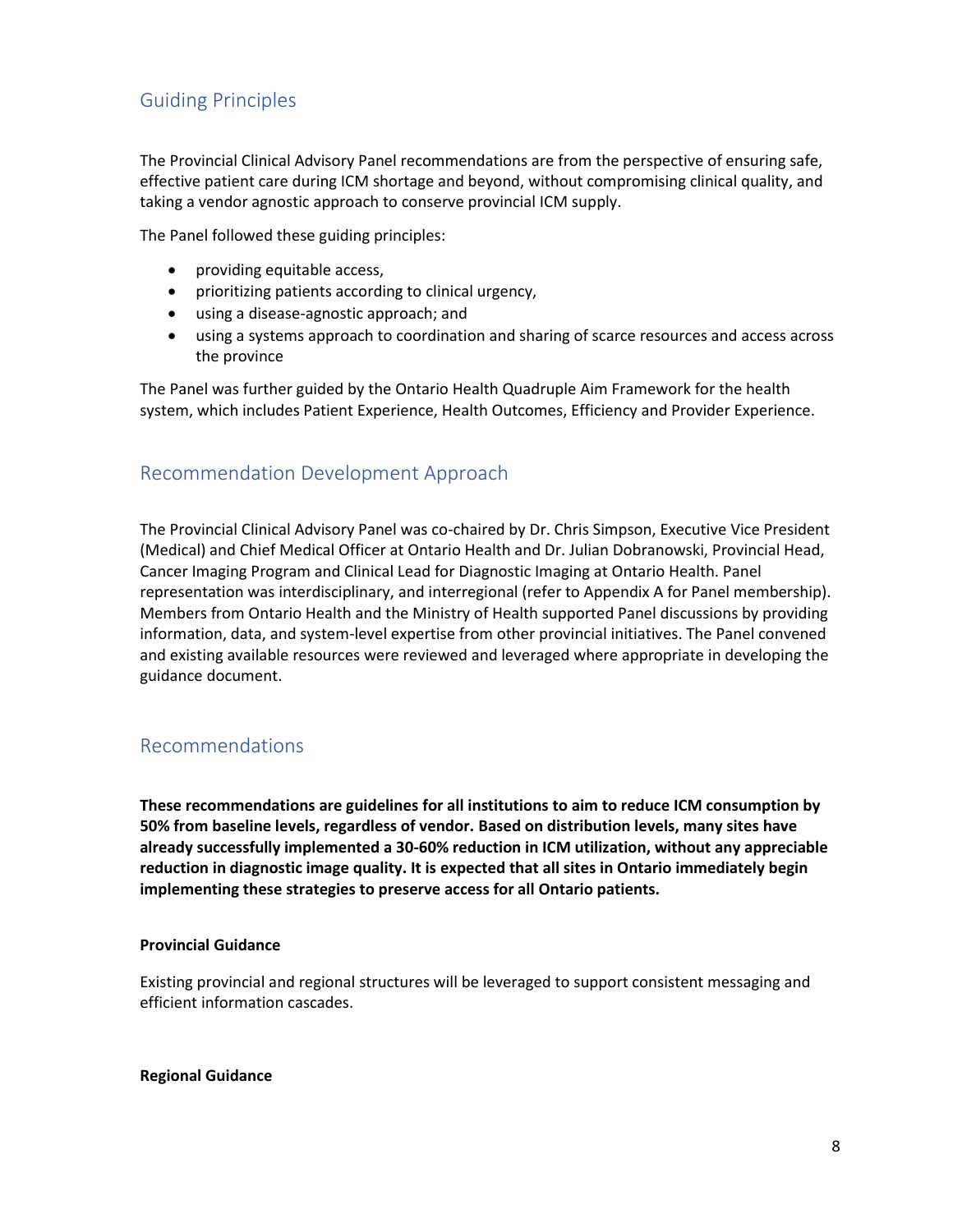- 1. Regional approaches will support implementation, including a regional view on ICM supply and demand, and ensuring all institutions are enacting ICM conservation strategies. This should be occurring regardless of which vendor is supplying contrast to the institution.
- 2. In collaboration with Ontario Health Chief Regional Officers (CROs) and Regional Clinical Vice-Presidents, a regional structure for collaboration on contrast use within the region, which includes relevant stakeholders affected by the contrast shortage should be implemented. The regional structure should support the following:
	- a) Assessment of contrast utilization by all programs (refer to Table 1), including on-hand inventory and delivery of expected inventory
	- b) Development of a regional strategy for distribution of contrast, ensuring equitable access
	- c) Support for the implementation of communications strategies and best practices that can be applied across institutions regarding contrast conservation

#### **Organizational and Departmental Guidance**

- 1. Consider establishing an organization wide committee to provide real time situational awareness and oversight for the implementation of conservation best practices.
- 2. Organizations should develop strategies to assess contrast utilization, on-hand inventory and demand. In partnership with regional structures at Ontario Health, collect and share contrast usage data. Sample tracking tools to monitor daily usage of contrast and forecast remaining supply are in **Appendix B**

#### **Referring Clinicians**

- 1. With conservation in mind, consider appropriateness for patients, and recommendations outlined in Choosing Wisely, evidence-informed clinical practice guidelines, and other relevant guidance documents (e.g., Canadian Association of Radiology Guidance Documents, refer to the Additional Resources section)
- 2. Provide complete, relevant clinical information on all requisitions **including patient weight for dose management strategies**, to support appropriate prioritization, protocoling, and to help ensure radiology reporting addresses clinical need. eReferral systems may be helpful, where available.
- 3. Avoid duplication of examinations through review of patient's imaging history (e.g., Clinical Connect).

#### **Technical Guidance**

To ensure ICM supply is optimized, sites should implement as many relevant strategies as possible, and ensure processes are in place for quality review and shared decision making with all relevant stakeholders (e.g., radiology and referring clinicians)

#### **1. Expanding Use of Non-Contrast CT Exams**

a) Where appropriate, non-contrast exams should be employed. This strategy continues to remain as the dominant driver for ICM conservation for hospitals who are experiencing shortages. All decisions regarding the protocoling of exams as contrast vs.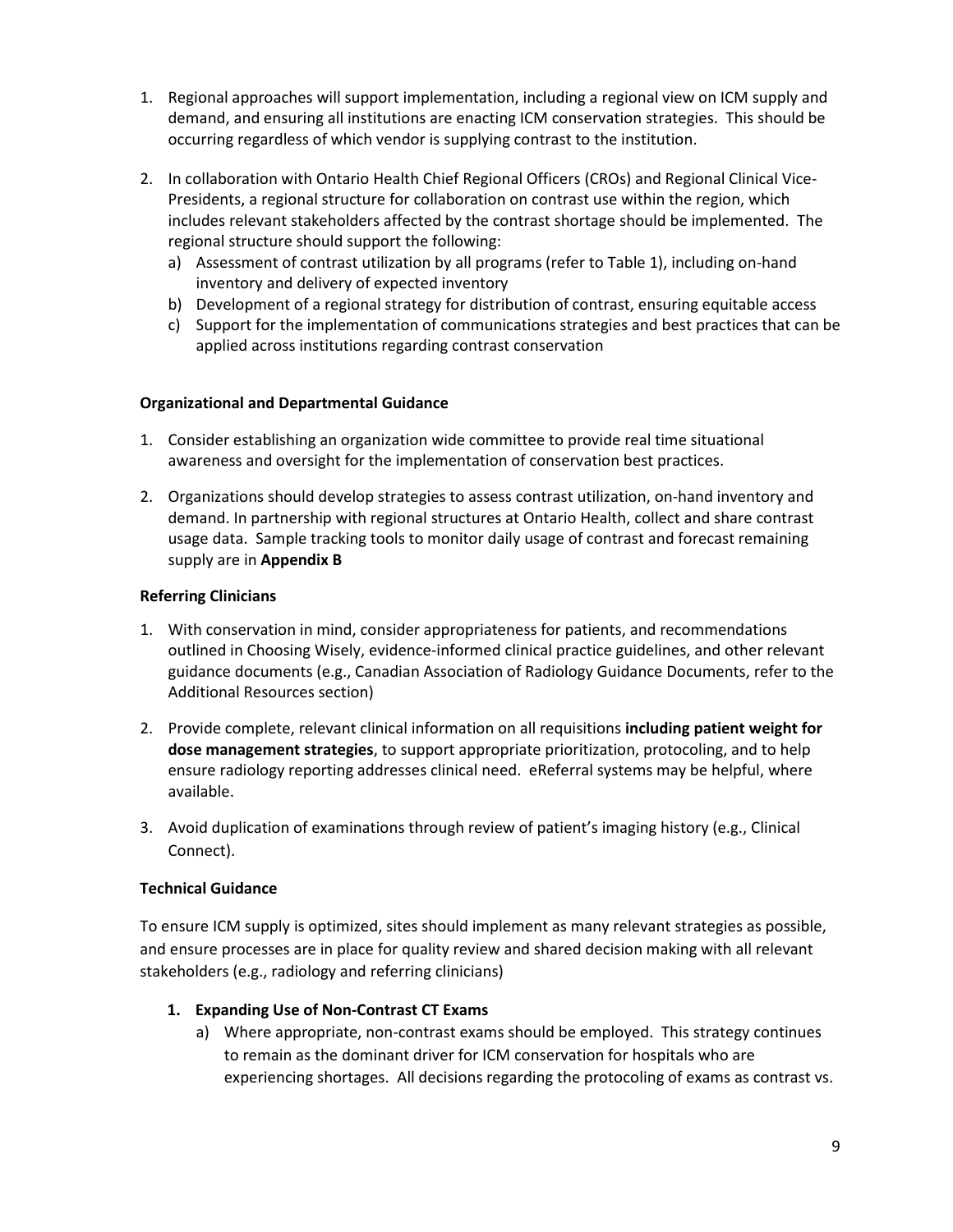non-contrast should be made based on clinical indication, and in consultation with all relevant disciplines. (e.g., emergency department, treating specialists, radiology).

#### **2. Contrast Dose Reduction Strategies**

- a) Implement ICM dose reduction for all exams and procedures where diagnostic quality will not be adversely affected. In consultation with all relevant stakeholders, use an iterative process to titrate a reduction in ICM volume by 5-10% and ensure diagnostic quality is maintained.
- b) Consider contrast injection protocols with ICM doses tailored to patient body weight.
- c) Implement adjustments in the technical parameters of the CT scan (e.g., lowering tube voltage).
- d) Review existing protocols for opportunities to optimize technology. Consider engaging clinical application specialist from vendors to evaluate adjustment of image reconstruction algorithms as necessary.
- e) Consider opportunities for innovative approaches for dose reduction (e.g., dual-energy).
- f) Consider the utility of injector pumps that use flow dynamics, radiation dose and weight in lowering contrast delivery.
- g) During interventional procedures where ICM is used dynamically, consider implementing techniques to reduce ICM use (e.g., optimize injection rates and minimizing contrast volume per case as appropriate).

#### **3. Contrast Media Substitution**

- a) Where equally appropriate, consider the use of an alternate oral contrast agent (e.g., barium-based, gastografin).
- b) Where equally appropriate, consider the use of water in lieu of oral contrast for CT Abdomen exams.
- c) Where equally appropriate, consider use of  $CO<sup>2</sup>$  angiography.
- d) Consider use of lower density concentration ICM such as 300 and 240mg/mL products.

#### **4. Alternate Imaging Modalities**

a) Where equally appropriate, consider other available imaging modalities. When switching to other modalities, impacts to capacity, wait times, HHR and opportunities to increase operational hours should be considered.

#### **5. Limiting Wastage**

- a) Confirm expiry timelines of open contrast vials with pharmacy departments and vendors.
- b) Single dose-use work with infection control/pharmacy where opportunities exist for multi-use delivery.
- c) In consultation with supply chain organization, consider switching from single dose to multi-dose vials using multi-dosing lines.
- d) Where appropriate, adjust scanner scheduling to optimize use of ICM within the expiry timelines.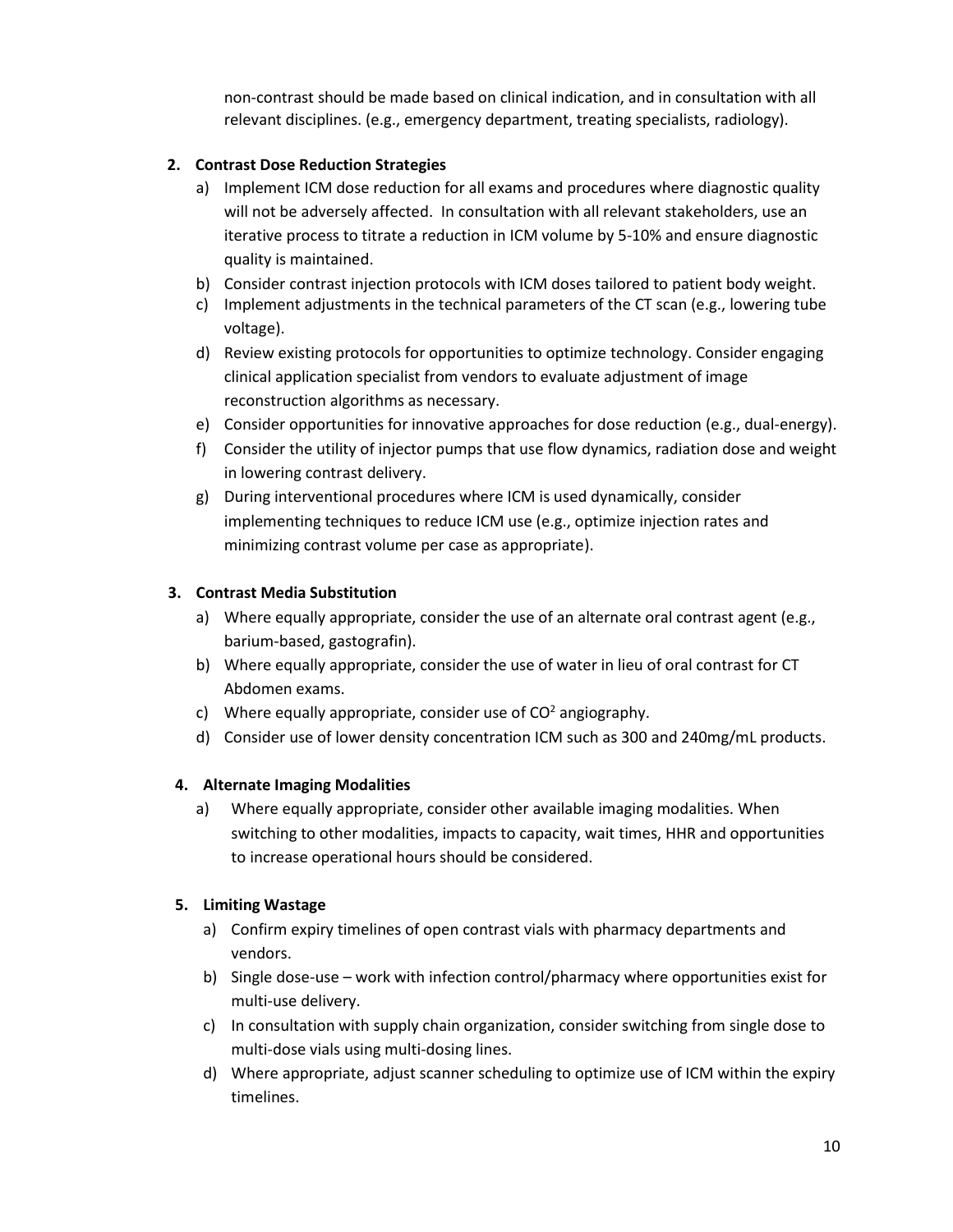#### **6. Scheduling Strategies**

- a) When scheduling newly referred patients, protocol requests based on appropriateness guidelines.
- b) When booking exams and/or reviewing protocols of exams already booked, assess for ICM dose reduction opportunities. Identify exams that can be non-contrast or imaged using an alternative modality where appropriate. Previous imaging reports may help inform whether ICM is required for the study being booked. Avoid duplication of examinations by reviewing patient's imaging history through Clinical Connect.
- c) To help capture system-level data and understand the impact of the ICM shortage for CT scans, please leverage the Wait Time Information System Delay Reason of Lack of Facility Resources to indicate all examinations that have been delayed or deferred due to ICM supply issues.

<span id="page-10-0"></span>References and Additional Resources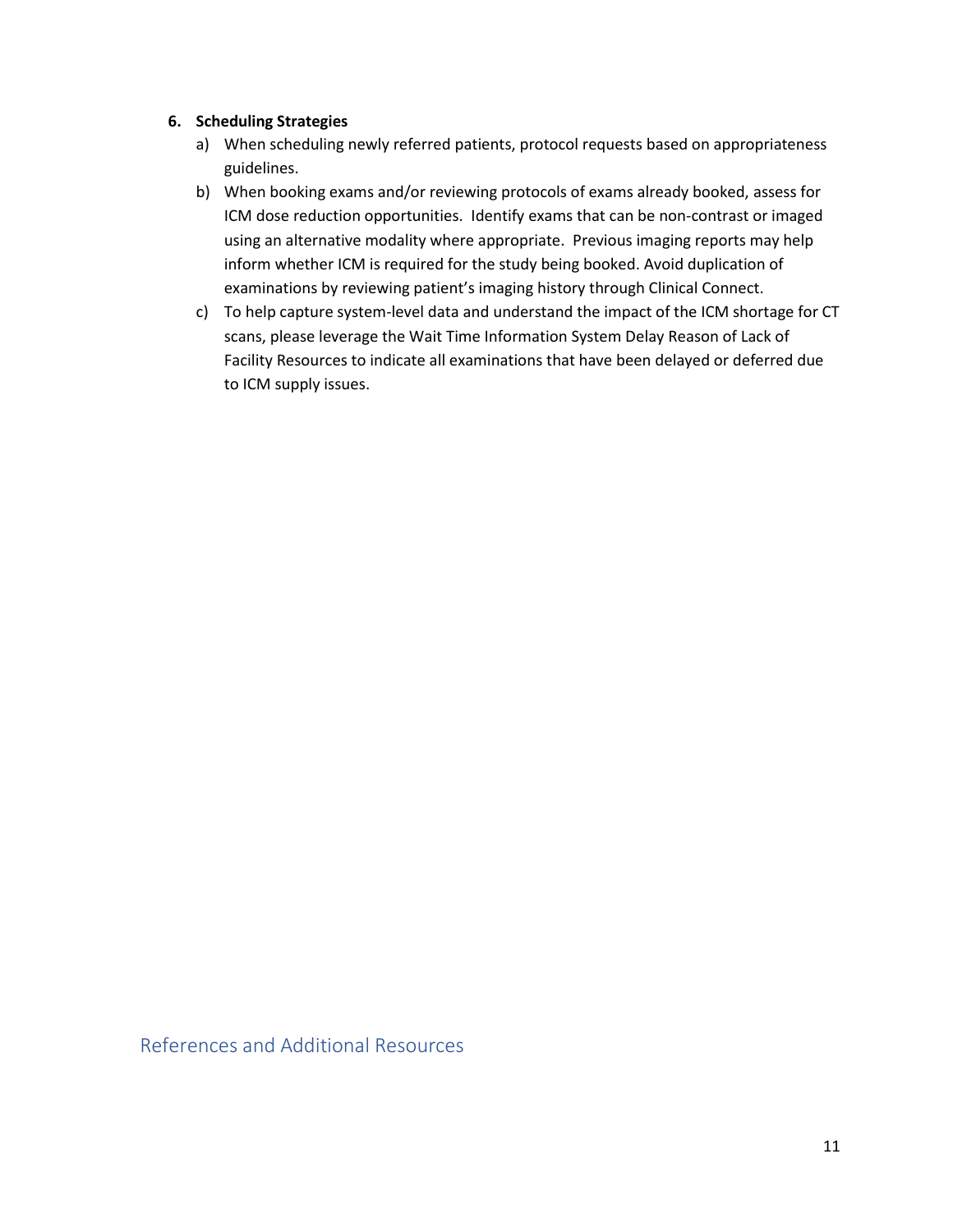The below references and additional resources were collated through a literature review and stakeholder engagement including contributions from institutions and GE Healthcare Canada.

#### **References**

Cavallo J, Pahade J. Practice Management Strategies for Imaging Facilities Facing an Acute Iodinated Contrast Media Shortage. *AJR American journal of roentgenology*. May 2022. doi:10.2214/AJR.22.27969

Grist TM, Canon CL, Fishman EK, Kohi MP, Mossa-Basha M. Short-, Mid-, and Long-Term Strategies to Manage the Shortage of Iohexol. *Radiology*. May 2022:221183. doi:10.1148/radiol.221183

Ananthakrishnan L, Kay FU, Zeikus EA et al. What the Baby Formula and Medical Contrast Material Shortages Have in Common: Insights and Recommendations for Managing the Iodinated Contrast Media Shortage May 2022. *Radiology: Cardiothoracic Imaging 2022* 4:3

Omary RA, Allen LM, Davis LT, et al. Rapid Response to the Acute Iodinated Contrast Shortage During the COVID-19 Pandemic: Single-Institution Experience. *Journal of the American College of Radiology: JACR*. May 2022. doi:10.1016/j.jacr.2022.05.005

#### **Additional Resources**

#### **Pharmacy & Supply Chain Community**

- American Society of Health-System Pharmacists (ASHP) CM Conservation guidance[https://www.ashp.org/drug-shortages/shortage-resources/considerations-for-imaging-contrast](https://www.ashp.org/drug-shortages/shortage-resources/considerations-for-imaging-contrast-shortage-management?loginreturnUrl=SSOCheckOnly.%20In%20addition%20to%20examining%20conservation%20efforts,%20prioritizatization%20upon%20clinical%20acuity,%20and%20use%20of%20alternative%20imaging,%20the%20ASHP%20also)[shortage](https://www.ashp.org/drug-shortages/shortage-resources/considerations-for-imaging-contrast-shortage-management?loginreturnUrl=SSOCheckOnly.%20In%20addition%20to%20examining%20conservation%20efforts,%20prioritizatization%20upon%20clinical%20acuity,%20and%20use%20of%20alternative%20imaging,%20the%20ASHP%20also)[management?loginreturnUrl=SSOCheckOnly.%20In%20addition%20to%20examining%20conser](https://www.ashp.org/drug-shortages/shortage-resources/considerations-for-imaging-contrast-shortage-management?loginreturnUrl=SSOCheckOnly.%20In%20addition%20to%20examining%20conservation%20efforts,%20prioritizatization%20upon%20clinical%20acuity,%20and%20use%20of%20alternative%20imaging,%20the%20ASHP%20also) [vation%20efforts,%20prioritizatization%20upon%20clinical%20acuity,%20and%20use%20of%20](https://www.ashp.org/drug-shortages/shortage-resources/considerations-for-imaging-contrast-shortage-management?loginreturnUrl=SSOCheckOnly.%20In%20addition%20to%20examining%20conservation%20efforts,%20prioritizatization%20upon%20clinical%20acuity,%20and%20use%20of%20alternative%20imaging,%20the%20ASHP%20also) [alternative%20imaging,%20the%20ASHP%20also](https://www.ashp.org/drug-shortages/shortage-resources/considerations-for-imaging-contrast-shortage-management?loginreturnUrl=SSOCheckOnly.%20In%20addition%20to%20examining%20conservation%20efforts,%20prioritizatization%20upon%20clinical%20acuity,%20and%20use%20of%20alternative%20imaging,%20the%20ASHP%20also)
- Advancing Health Care through Supply Chain Excellence and American Hospital Association <https://www.mhanet.com/mhaimages/QSR/SCRC-Special-Report.pdf> and <https://www.ahrmm.org/system/files/media/file/2022/05/SCRC-Special-Report-May-12.pdf>

#### **Radiology Community**

- American College of Radiology (ACR)- [https://www.acr.org/Advocacy-and-Economics/ACR-](https://www.acr.org/Advocacy-and-Economics/ACR-Position-Statements/Contrast-Media-Shortage#bookmark)[Position-Statements/Contrast-Media-Shortage#bookmark](https://www.acr.org/Advocacy-and-Economics/ACR-Position-Statements/Contrast-Media-Shortage#bookmark) and [https://www.acr.org/Clinical-](https://www.acr.org/Clinical-Resources/ACR-Appropriateness-Criteria)[Resources/ACR-Appropriateness-Criteria](https://www.acr.org/Clinical-Resources/ACR-Appropriateness-Criteria)
- Society of Interventional Radiology (SIR)- [https://www.jvir.org/article/S1051-0443\(22\)00940-](https://www.jvir.org/article/S1051-0443(22)00940-X/fulltext#relatedArticles) [X/fulltext#relatedArticles](https://www.jvir.org/article/S1051-0443(22)00940-X/fulltext#relatedArticles) and VIR audio 2: Mitigating the contrast media shortage [https://connect.sirweb.org/e-irq/participate/viewirqarticle?DocumentKey=fc58e500-f4e9-40fe-](https://connect.sirweb.org/e-irq/participate/viewirqarticle?DocumentKey=fc58e500-f4e9-40fe-8034-b088b44c7b38)[8034-b088b44c7b38](https://connect.sirweb.org/e-irq/participate/viewirqarticle?DocumentKey=fc58e500-f4e9-40fe-8034-b088b44c7b38)
- Canadian Association of Radiology (CAR)- [https://car.ca/news/contrast-agent-use-in-medical](https://car.ca/news/contrast-agent-use-in-medical-imaging-a-roadmap-for-patients/?inf_contact_key=16f572b7dba74d873d1cc6918d9e0e1f680f8914173f9191b1c0223e68310bb1#more-14986)[imaging-a-roadmap-for](https://car.ca/news/contrast-agent-use-in-medical-imaging-a-roadmap-for-patients/?inf_contact_key=16f572b7dba74d873d1cc6918d9e0e1f680f8914173f9191b1c0223e68310bb1#more-14986)[patients/?inf\\_contact\\_key=16f572b7dba74d873d1cc6918d9e0e1f680f8914173f9191b1c0223e6](https://car.ca/news/contrast-agent-use-in-medical-imaging-a-roadmap-for-patients/?inf_contact_key=16f572b7dba74d873d1cc6918d9e0e1f680f8914173f9191b1c0223e68310bb1#more-14986) [8310bb1#more-14986](https://car.ca/news/contrast-agent-use-in-medical-imaging-a-roadmap-for-patients/?inf_contact_key=16f572b7dba74d873d1cc6918d9e0e1f680f8914173f9191b1c0223e68310bb1#more-14986)
- Royal Australian & New Zealand College of Radiologists (RANZCR) [https://www.ranzcr.com/doclink/ranzcr-statement-on-iodinated-contrast-media-](https://www.ranzcr.com/doclink/ranzcr-statement-on-iodinated-contrast-media-shortage/eyJ0eXAiOiJKV1QiLCJhbGciOiJIUzI1NiJ9.eyJzdWIiOiJyYW56Y3Itc3RhdGVtZW50LW9uLWlvZGluYXRlZC1jb250cmFzdC1tZWRpYS1zaG9ydGFnZSIsImlhdCI6MTY1Mjc2NTM4MywiZXhwIjoxNjUyODUxNzgzfQ.ybIkoD4_pP9OVNCvxmZ44jOfp-Uu1W2ejWEAskIqyB8)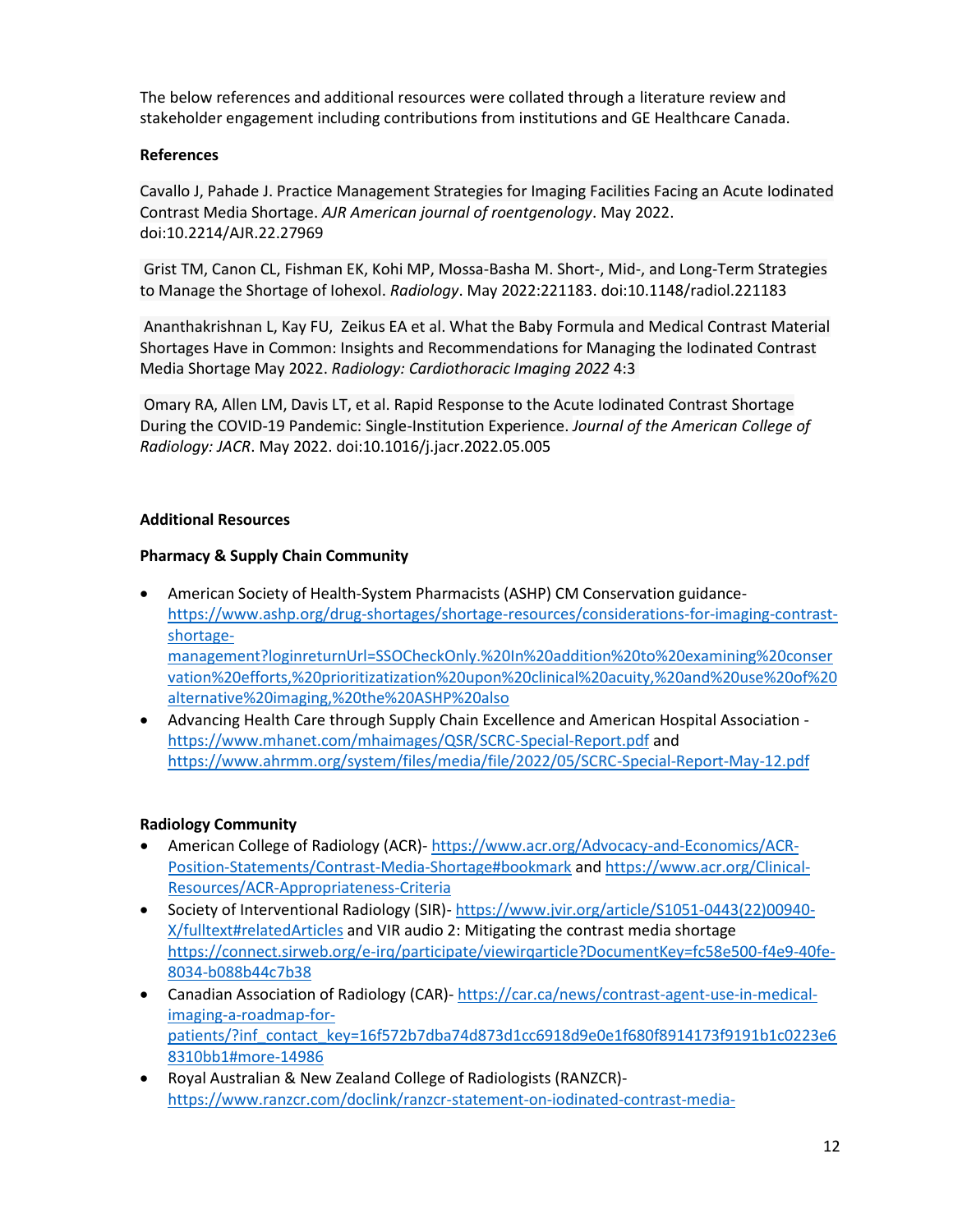[shortage/eyJ0eXAiOiJKV1QiLCJhbGciOiJIUzI1NiJ9.eyJzdWIiOiJyYW56Y3Itc3RhdGVtZW50LW9uL](https://www.ranzcr.com/doclink/ranzcr-statement-on-iodinated-contrast-media-shortage/eyJ0eXAiOiJKV1QiLCJhbGciOiJIUzI1NiJ9.eyJzdWIiOiJyYW56Y3Itc3RhdGVtZW50LW9uLWlvZGluYXRlZC1jb250cmFzdC1tZWRpYS1zaG9ydGFnZSIsImlhdCI6MTY1Mjc2NTM4MywiZXhwIjoxNjUyODUxNzgzfQ.ybIkoD4_pP9OVNCvxmZ44jOfp-Uu1W2ejWEAskIqyB8) [WlvZGluYXRlZC1jb250cmFzdC1tZWRpYS1zaG9ydGFnZSIsImlhdCI6MTY1Mjc2NTM4MywiZXhwIjo](https://www.ranzcr.com/doclink/ranzcr-statement-on-iodinated-contrast-media-shortage/eyJ0eXAiOiJKV1QiLCJhbGciOiJIUzI1NiJ9.eyJzdWIiOiJyYW56Y3Itc3RhdGVtZW50LW9uLWlvZGluYXRlZC1jb250cmFzdC1tZWRpYS1zaG9ydGFnZSIsImlhdCI6MTY1Mjc2NTM4MywiZXhwIjoxNjUyODUxNzgzfQ.ybIkoD4_pP9OVNCvxmZ44jOfp-Uu1W2ejWEAskIqyB8) [xNjUyODUxNzgzfQ.ybIkoD4\\_pP9OVNCvxmZ44jOfp-Uu1W2ejWEAskIqyB8](https://www.ranzcr.com/doclink/ranzcr-statement-on-iodinated-contrast-media-shortage/eyJ0eXAiOiJKV1QiLCJhbGciOiJIUzI1NiJ9.eyJzdWIiOiJyYW56Y3Itc3RhdGVtZW50LW9uLWlvZGluYXRlZC1jb250cmFzdC1tZWRpYS1zaG9ydGFnZSIsImlhdCI6MTY1Mjc2NTM4MywiZXhwIjoxNjUyODUxNzgzfQ.ybIkoD4_pP9OVNCvxmZ44jOfp-Uu1W2ejWEAskIqyB8)

- Australian and New Zealand Society for Vascular Surgery (ANZSVS) [https://www.anzsvs.org.au/wp-content/uploads/2022/05/STM-2022-05-13-Iodinated-Contrast-](https://www.anzsvs.org.au/wp-content/uploads/2022/05/STM-2022-05-13-Iodinated-Contrast-Shortage.pdf)[Shortage.pdf](https://www.anzsvs.org.au/wp-content/uploads/2022/05/STM-2022-05-13-Iodinated-Contrast-Shortage.pdf)
- American Journal of Roentgenology published best practices for Iodinated Contrast Media Shortage- <https://www.ajronline.org/doi/abs/10.2214/AJR.22.27969>
- Rapid Response to the Acute Iodinated CM Shortage Vanderbilt University Medical Center[https://els-jbs-prod-cdn.jbs.elsevierhealth.com/pb](https://els-jbs-prod-cdn.jbs.elsevierhealth.com/pb-assets/Health%20Advance/journals/jacr/Contrast_Media_JACR_5868-1652368490753.pdf)[assets/Health%20Advance/journals/jacr/Contrast\\_Media\\_JACR\\_5868-1652368490753.pdf](https://els-jbs-prod-cdn.jbs.elsevierhealth.com/pb-assets/Health%20Advance/journals/jacr/Contrast_Media_JACR_5868-1652368490753.pdf)
- University of North Carolina-Chapel Hill, Short-Term Mitigation CM Shortage- [https://els-jbs](https://els-jbs-prod-cdn.jbs.elsevierhealth.com/pb-assets/Health%20Advance/journals/jacr/Contrast_Media_JACR_5867-1652368481637.pdf)[prod-cdn.jbs.elsevierhealth.com/pb](https://els-jbs-prod-cdn.jbs.elsevierhealth.com/pb-assets/Health%20Advance/journals/jacr/Contrast_Media_JACR_5867-1652368481637.pdf)[assets/Health%20Advance/journals/jacr/Contrast\\_Media\\_JACR\\_5867-1652368481637.pdf](https://els-jbs-prod-cdn.jbs.elsevierhealth.com/pb-assets/Health%20Advance/journals/jacr/Contrast_Media_JACR_5867-1652368481637.pdf)
- Radiology: Cardiothoracic Imaging- Managing ICM Shortage Cardiothoracic Imaging<https://pubs.rsna.org/doi/epdf/10.1148/ryct.220101>
- An Empiric Medicare Claims-Based Utilization Approach to Mitigating the Iodinated Contrast Shortage- [https://els-jbs-prod-cdn.jbs.elsevierhealth.com/pb](https://els-jbs-prod-cdn.jbs.elsevierhealth.com/pb-assets/Health%20Advance/journals/jacr/Contrast_Media_JACR_00266-1652884817293.pdf)[assets/Health%20Advance/journals/jacr/Contrast\\_Media\\_JACR\\_00266-1652884817293.pdf](https://els-jbs-prod-cdn.jbs.elsevierhealth.com/pb-assets/Health%20Advance/journals/jacr/Contrast_Media_JACR_00266-1652884817293.pdf)
- Diagnostic Imaging- Fifteen Recommendations for Addressing the Shortage[https://www.diagnosticimaging.com/view/iodinated-contrast-media-fifteen-recommendations](https://www.diagnosticimaging.com/view/iodinated-contrast-media-fifteen-recommendations-for-addressing-the-shortage)[for-addressing-the-shortage](https://www.diagnosticimaging.com/view/iodinated-contrast-media-fifteen-recommendations-for-addressing-the-shortage)

#### **Interventional Cardiology Community**

- American College of Cardiology (ACC)- What You Need to Know: Navigating the ICM shortage[https://www.acc.org/latest-in-cardiology/articles/2022/05/19/19/23/what-you-need-to-know](https://www.acc.org/latest-in-cardiology/articles/2022/05/19/19/23/what-you-need-to-know-navigating-the-iodinated-contrast-media-shortage)[navigating-the-iodinated-contrast-media-shortage](https://www.acc.org/latest-in-cardiology/articles/2022/05/19/19/23/what-you-need-to-know-navigating-the-iodinated-contrast-media-shortage)
- Society for Cardiovascular Angiography & Intervention (SCAI)- SCAI Practical Techniques Reduce CM- [https://scai.org/practical-techniques-reduce-contrast-volumes-cardiac-catheterization](https://scai.org/practical-techniques-reduce-contrast-volumes-cardiac-catheterization-laboratory)[laboratory](https://scai.org/practical-techniques-reduce-contrast-volumes-cardiac-catheterization-laboratory)
- CathLab Digest's Clinical Editor Corner- CM Shortage: What Should We Do About it? [https://www.hmpgloballearningnetwork.com/site/cathlab/clinical-editors-corner/contrast](https://www.hmpgloballearningnetwork.com/site/cathlab/clinical-editors-corner/contrast-media-shortage-what-should-we-do-about-it)[media-shortage-what-should-we-do-about-it](https://www.hmpgloballearningnetwork.com/site/cathlab/clinical-editors-corner/contrast-media-shortage-what-should-we-do-about-it)
- Cardiovascular Business- [https://www.cardiovascularbusiness.com/topics/cardiac-imaging/cath](https://www.cardiovascularbusiness.com/topics/cardiac-imaging/cath-lab/video-how-iodine-contrast-shortage-impacting-interventional-cath)[lab/video-how-iodine-contrast-shortage-impacting-interventional-cath](https://www.cardiovascularbusiness.com/topics/cardiac-imaging/cath-lab/video-how-iodine-contrast-shortage-impacting-interventional-cath)

#### **Emergency Medicine, Surgical Anesthesiology, Pain Management, EP Community, etc.**

- EP Lab Digest- Strategies to Minimize Use of Iodinated Contrast in the Electrophysiology Lab[https://www.hmpgloballearningnetwork.com/site/eplab/letter-editor/strategies-minimize-use](https://www.hmpgloballearningnetwork.com/site/eplab/letter-editor/strategies-minimize-use-iodinated-contrast-electrophysiology-lab)[iodinated-contrast-electrophysiology-lab](https://www.hmpgloballearningnetwork.com/site/eplab/letter-editor/strategies-minimize-use-iodinated-contrast-electrophysiology-lab)
- American College of Emergency Physician (ACEP)- [https://www.acep.org/home-page](https://www.acep.org/home-page-redirects/latest-news/clinical-alert-shortages-in-iodinated-contrast-media-baby-formula/)[redirects/latest-news/clinical-alert-shortages-in-iodinated-contrast-media-baby-formula/](https://www.acep.org/home-page-redirects/latest-news/clinical-alert-shortages-in-iodinated-contrast-media-baby-formula/)
- The Spine Intervention Society (SIS) & American Academy of Pain Medicine (AAPM) [https://cdn.ymaws.com/www.spineintervention.org/resource/resmgr/patient\\_safety/22/contra](https://cdn.ymaws.com/www.spineintervention.org/resource/resmgr/patient_safety/22/contrast.advisory.pdf) [st.advisory.pdf](https://cdn.ymaws.com/www.spineintervention.org/resource/resmgr/patient_safety/22/contrast.advisory.pdf)

#### **Molecular Imaging Community**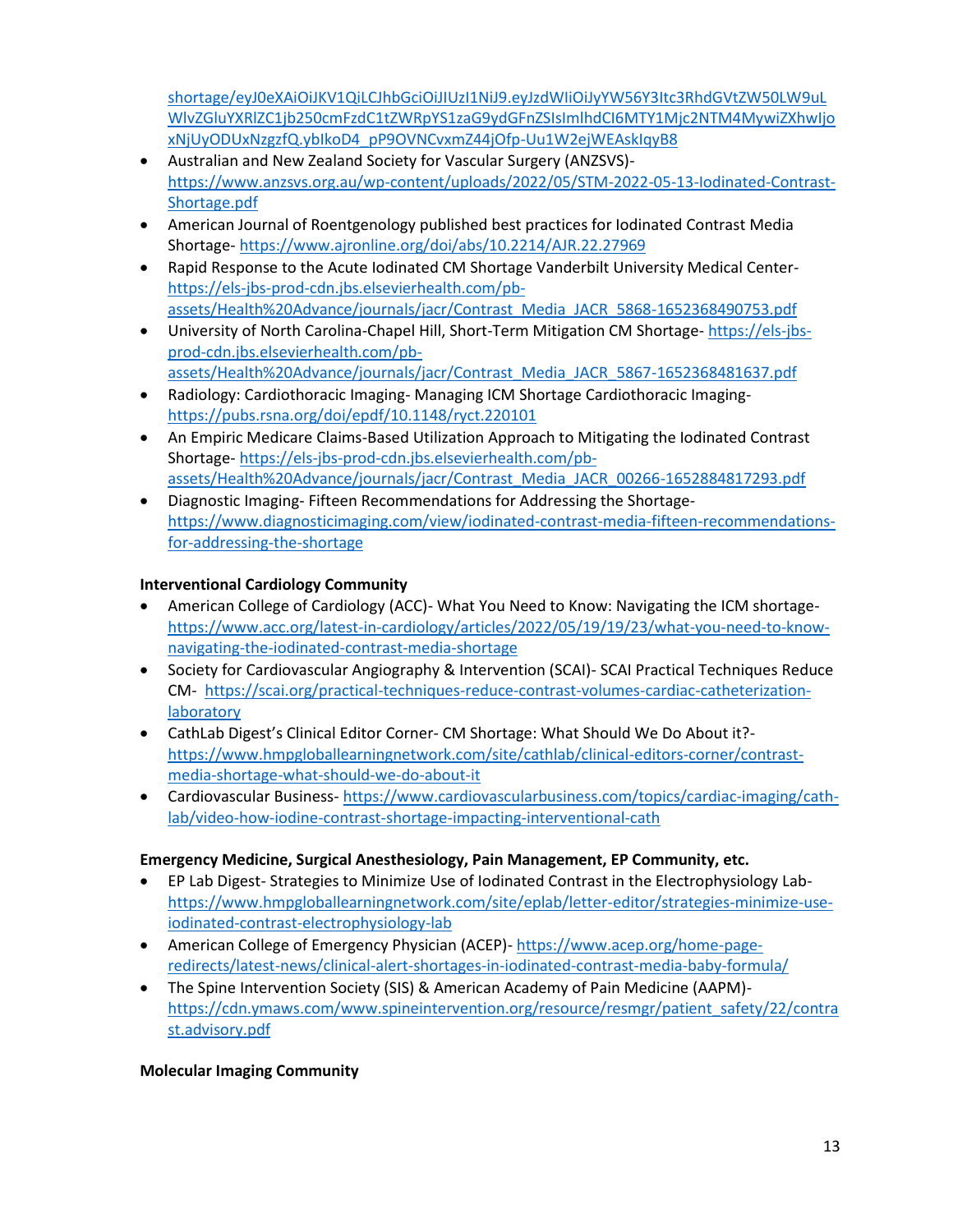- Molecular Imaging community & SNMMI[http://www.snmmi.org/IssuesAdvocacy/content.aspx?ItemNumber=29602&navItemNumber=2](http://www.snmmi.org/IssuesAdvocacy/content.aspx?ItemNumber=29602&navItemNumber=29603&utm_source=Email&utm_medium=Informz&utm_campaign=Email%20Outreach&_zs=VFqn91&_zl=bsEj6) [9603&utm\\_source=Email&utm\\_medium=Informz&utm\\_campaign=Email%20Outreach&\\_zs=VFq](http://www.snmmi.org/IssuesAdvocacy/content.aspx?ItemNumber=29602&navItemNumber=29603&utm_source=Email&utm_medium=Informz&utm_campaign=Email%20Outreach&_zs=VFqn91&_zl=bsEj6) [n91&\\_zl=bsEj6](http://www.snmmi.org/IssuesAdvocacy/content.aspx?ItemNumber=29602&navItemNumber=29603&utm_source=Email&utm_medium=Informz&utm_campaign=Email%20Outreach&_zs=VFqn91&_zl=bsEj6)
- American Society of Nuclear Cardiology (ASNC) [https://www.asnc.org/blog\\_home.asp?Display=474](https://www.asnc.org/blog_home.asp?Display=474)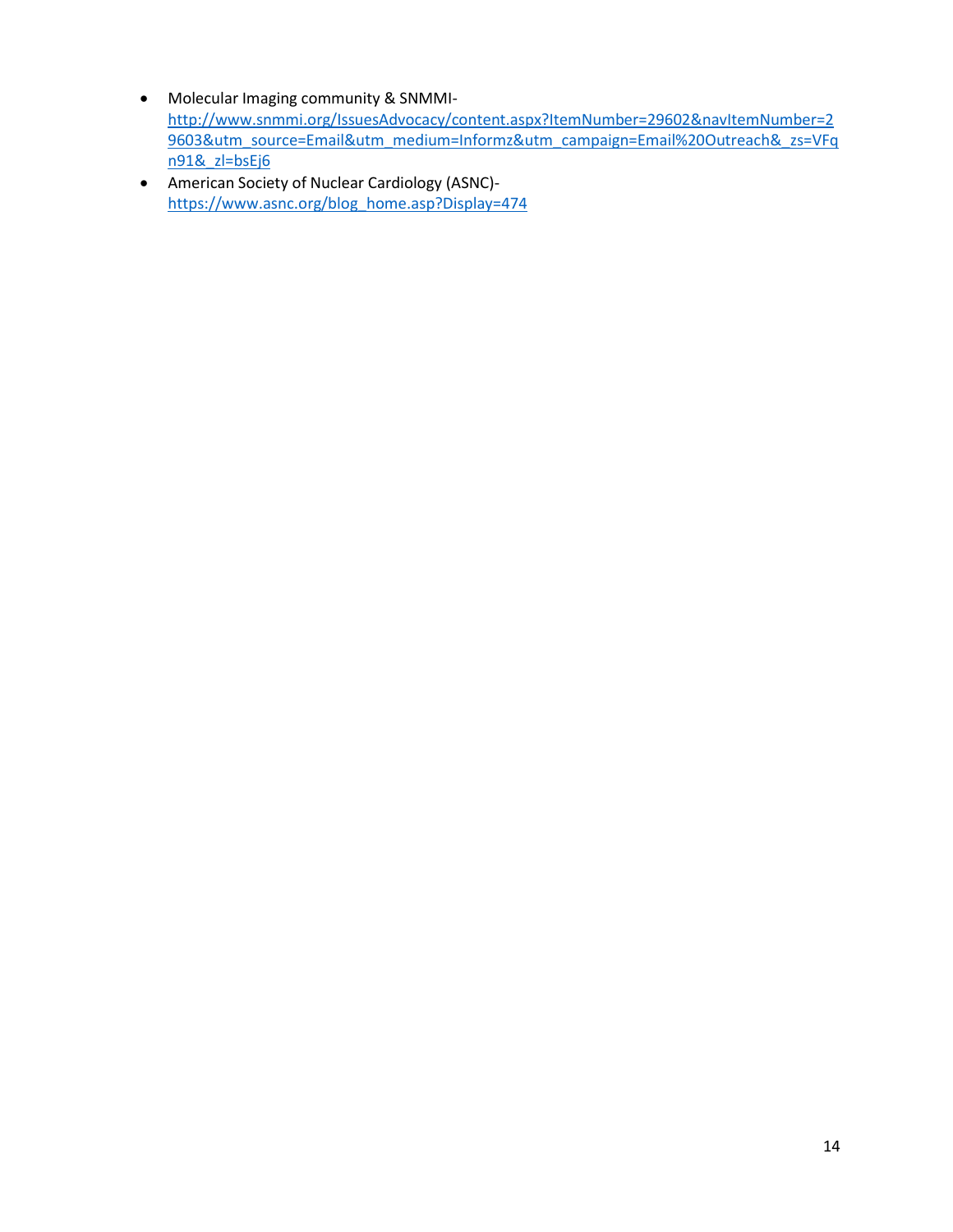# <span id="page-14-0"></span>Appendices

# **Appendix A. Clinical Advisory Panel Membership**

| <b>Name</b>           | <b>Discipline</b>                                                                                                                                       | Role                                         | <b>Region</b> | <b>Hospital</b>                                      |  |  |  |
|-----------------------|---------------------------------------------------------------------------------------------------------------------------------------------------------|----------------------------------------------|---------------|------------------------------------------------------|--|--|--|
| Chris Simpson         | <b>Executive Vice President, Medical</b>                                                                                                                | Co-Chair                                     | East          | Kingston Health Sciences<br>Centre                   |  |  |  |
| Julian<br>Dobranowski | Provincial Health Cancer Imaging<br>Program and Clinical Lead DI<br><b>Information Program</b>                                                          | Co-Chair                                     | West          | Niagara Health                                       |  |  |  |
| Narinder Paul         | Chair/Chief Dept of Medical Imaging,<br>Cardiothoracic Radiologist                                                                                      | Radiology                                    | West          | London Health Sciences<br>Centre                     |  |  |  |
| Omar Islam            | Head, Dept of Medical Imaging,<br>Neuroradiologist                                                                                                      | Radiology                                    | East          | Kingston Health Sciences<br>Centre                   |  |  |  |
|                       | Youssef Almalki Diagnostic Imaging Medical Director,<br><b>General Radiologist</b>                                                                      | Radiology                                    | West          | <b>Bluewater Health</b>                              |  |  |  |
| Leanne<br>Casaubon    | <b>Medical Director for Toronto West</b><br>Stroke Network, UHN Stroke Program,<br>and CorHealth Stroke Leadership<br>Council Chair, Stroke Neurologist | Cardiac, Stroke<br>and Vascular<br>Physician | Toronto       | University Health<br>Network                         |  |  |  |
| Sudhir Nagpal         | Chief of Vascular and Endovascular<br>Surgery                                                                                                           | Cardiac, Stroke<br>and Vascular<br>Physician | East          | The Ottawa Hospital                                  |  |  |  |
| Madhu<br>Natarajan    | Director, Hamilton-Niagara Integrated<br>Heart Investigation Unit, Interventional<br>Cardiologist                                                       | Cardiac, Stroke<br>and Vascular<br>Physician | West          | Hamilton Health<br>Sciences/Niagara Health<br>System |  |  |  |
| Aimee Langan          | Director, Diagnostic Imaging and<br>Laboratory Services                                                                                                 | Healthcare<br>Institution<br>Administration  | Central       | William Osler Health<br>System                       |  |  |  |
| Rhoda Lordly          | Director, Enterprise Risk Management<br>and Radiation Safety                                                                                            | Healthcare<br>Institution<br>Administration  | Toronto       | Sunnybrook Health<br><b>Sciences Centre</b>          |  |  |  |
| Jim Andrews           | CT Team Leader                                                                                                                                          | Medical<br>Radiation<br>Technologist         | North<br>East | <b>Timmins and District</b><br>Hospital              |  |  |  |
| Pauline<br>McColeman  | Senior Technologist, CT                                                                                                                                 | Medical<br>Radiation<br>Technologist         | North<br>East | <b>Health Sciences North</b>                         |  |  |  |